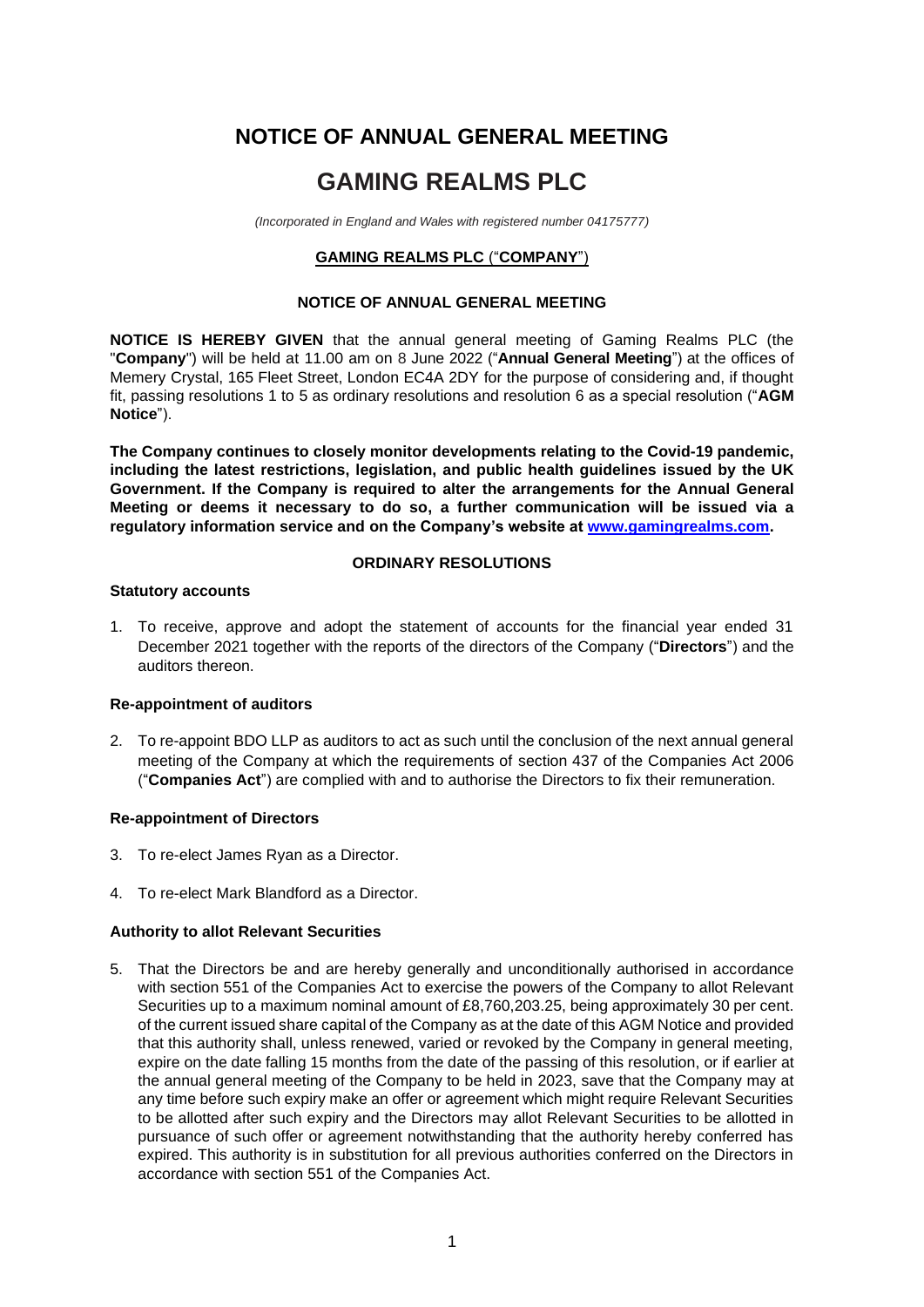In this AGM Notice, "**Relevant Securities**" means any shares in the capital of the Company and the grant of any right to subscribe for, or to convert any security into, shares in the capital of the Company ("**Shares**") but does not include the allotment of Shares or the grant of a right to subscribe for Shares in pursuance of an employees' share scheme or the allotment of Shares pursuant to any right to subscribe for, or to convert any security into Shares.

# **SPECIAL RESOLUTION**

## **Disapplication of pre-emption rights**

- 6. That the Directors be generally empowered pursuant to section 570 of the Companies Act to allot equity securities (as defined in section 560 of the Companies Act) for cash as if section 561(1) of the Companies Act did not apply to any such allotment pursuant to the general authority conferred on them by resolution 5 above (as varied from time to time by the Company in general meeting) PROVIDED THAT such power shall be limited to:
	- a. the allotment of equity securities in connection with a rights issue or any other offer to holders of Shares in proportion (as nearly as may be practicable) to their respective holdings and to holders of other equity securities as required by the rights of those securities or as the Directors otherwise consider necessary, but subject to such exclusions or other arrangements as the Directors may deem necessary or expedient in relation to treasury shares, fractional entitlements, record dates, legal or practical problems in or under the laws of any territory or the requirements of any regulatory body or stock exchange; and
	- b. the allotment (otherwise than pursuant to sub-paragraph (a) above) of equity securities up to an aggregate nominal amount of £1,460,033.88 being approximately 5 per cent. of the Company's issued share capital at the date of this AGM Notice and the power hereby conferred shall expire on whichever is the earlier of the conclusion of the annual general meeting of the Company held in 2023 or the date falling 15 months from the date of the passing of this resolution (unless renewed varied or revoked by the Company prior to or on that date) save that the Company may, before such expiry make an offer or agreement which would or might require equity securities to be allotted after such expiry and the Directors may allot equity securities in pursuance of such offer or agreement notwithstanding that the power hereby conferred has expired.

## **By order of the Board** Dated 13 May 2022

**Michael Buckley** *Executive Chairman*

Registered Office: 2 Valentine Place London SE<sub>1</sub> 8QH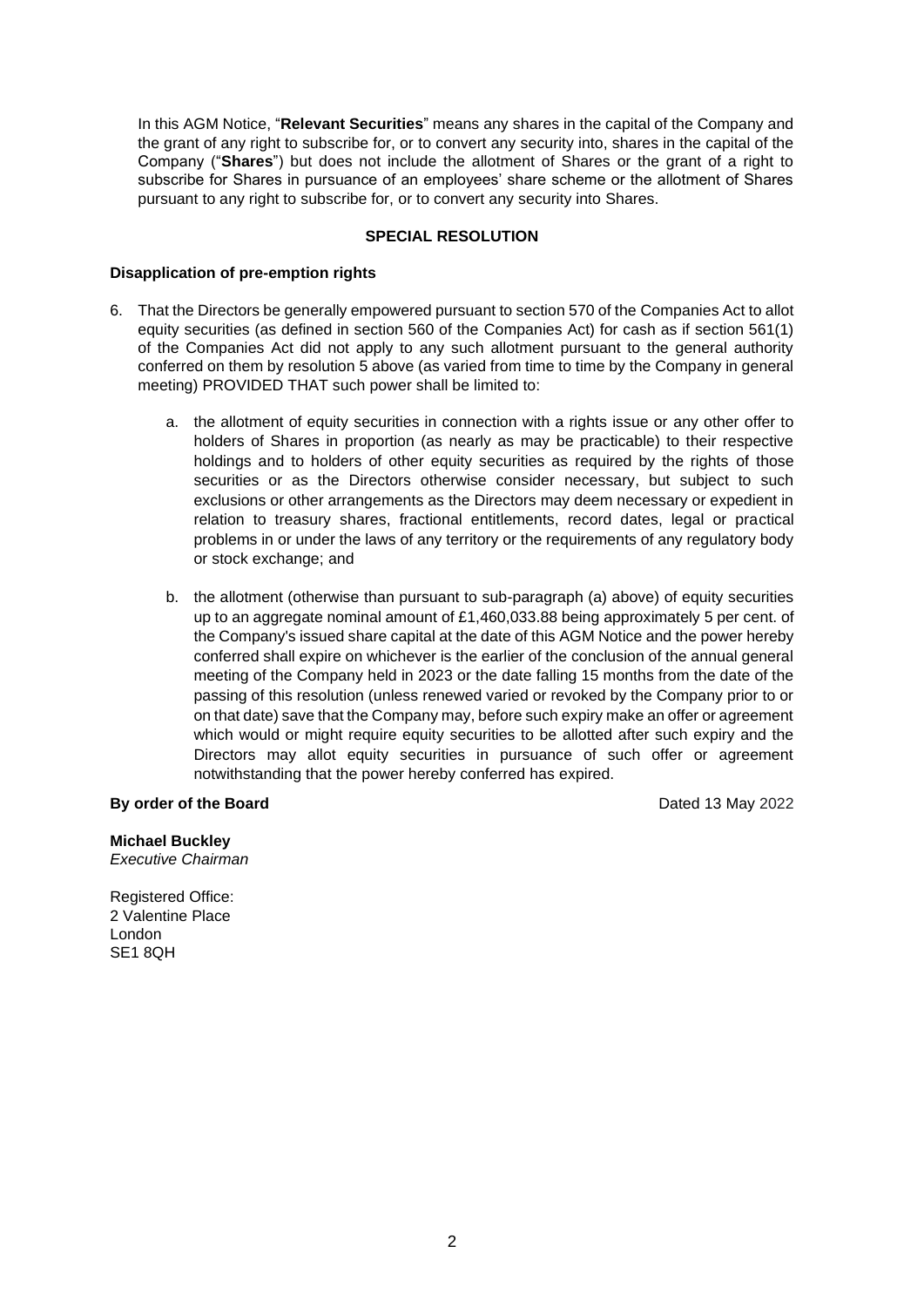#### **Notes**

The following notes explain your general rights as a shareholder and your rights in relation to the Annual General Meeting. **The COVID-19 situation is constantly evolving, and the UK Government may implement new measures during the affected period. Shareholders should monitor the Company's website at [www.gamingrealms.com](http://www.gamingrealms.com/) for any updates regarding the Annual General Meeting.**

- 1. Pursuant to Regulation 41 of the Uncertificated Securities Regulations 2001, the Company specifies that all shareholders who wish to attend and vote at the Annual General Meeting must be entered on the Company's register of members no later than 48 hours before the time fixed for the Annual General Meeting. Changes to entries on the register after that time will be disregarded in determining the rights of any person to attend or vote at the Annual General Meeting.
- 2. A member entitled to attend, speak and vote at the meeting has the right to appoint a proxy to exercise all or any of their rights to attend, speak and vote in their place. You should have received a proxy form with the notice of this meeting.
- 3. In the case of joint holders, such persons shall not have the right to vote individually in respect of an ordinary share. The vote of the person first named in the register of members of the Company tendering a vote, in person or by proxy in their name, will be accepted to the exclusion of the votes of the other joint holders.
- 4. You may appoint more than one proxy provided each proxy is appointed to exercise rights attached to different ordinary shares. You may not appoint more than one proxy to exercise rights attached to any one ordinary share. To appoint more than one proxy you may photocopy the enclosed Form of Proxy. Please indicate the proxy holder's name and the number of ordinary shares in relation to which they are authorised to act as your proxy (which, in aggregate, should not exceed the number of ordinary shares held by you). Please also indicate if the proxy instruction is one of multiple instructions given by you. All hard copy Forms of Proxy must be signed and should be returned together in the same envelope. Shareholders are strongly encouraged to submit their votes by appointing the Chairman of the Annual General Meeting as their proxy.
- 5. In order to be valid, a proxy appointment must be made and returned by one of the following methods:
	- (a) by completion of the Form of Proxy, in hard copy form by post, or by courier to the registrar, Computershare Investor Services PLC, The Pavilions, Bridgwater Road, Bristol BS99 6ZY ("the **Registrar"**);
	- (b) in the case of CREST members, by utilising the CREST electronic proxy appointment service in accordance with the procedures set out below; or
	- (c) by appointing your proxy electronically via the Registrar's website at [www.investorcentre.co.uk/eproxy.](http://www.investorcentre.co.uk/eproxy) You will need your Control Number, SRN & PIN which can be found on your Form of Proxy,

and in each case, the appointment must be received not less than 48 hours before the time for holding of the Annual General Meeting. In calculating such 48-hour period, no account shall be taken of any part of a day that is not a working day. A shareholder that appoints a person to act on its behalf under any power of attorney or other authority and wishes to use method (a), (b) or (c) must return such power of attorney or other authority to Computershare Investor Services PLC, The Pavilions, Bridgwater Road, Bristol BS99 6ZY prior to using such method and in any event not less than 48 hours before the time of the Annual General Meeting. If you hold your ordinary shares in uncertificated form (that is, in CREST) you may appoint a proxy by completing and transmitting a CREST message (a "**CREST Proxy Instruction**") in accordance with the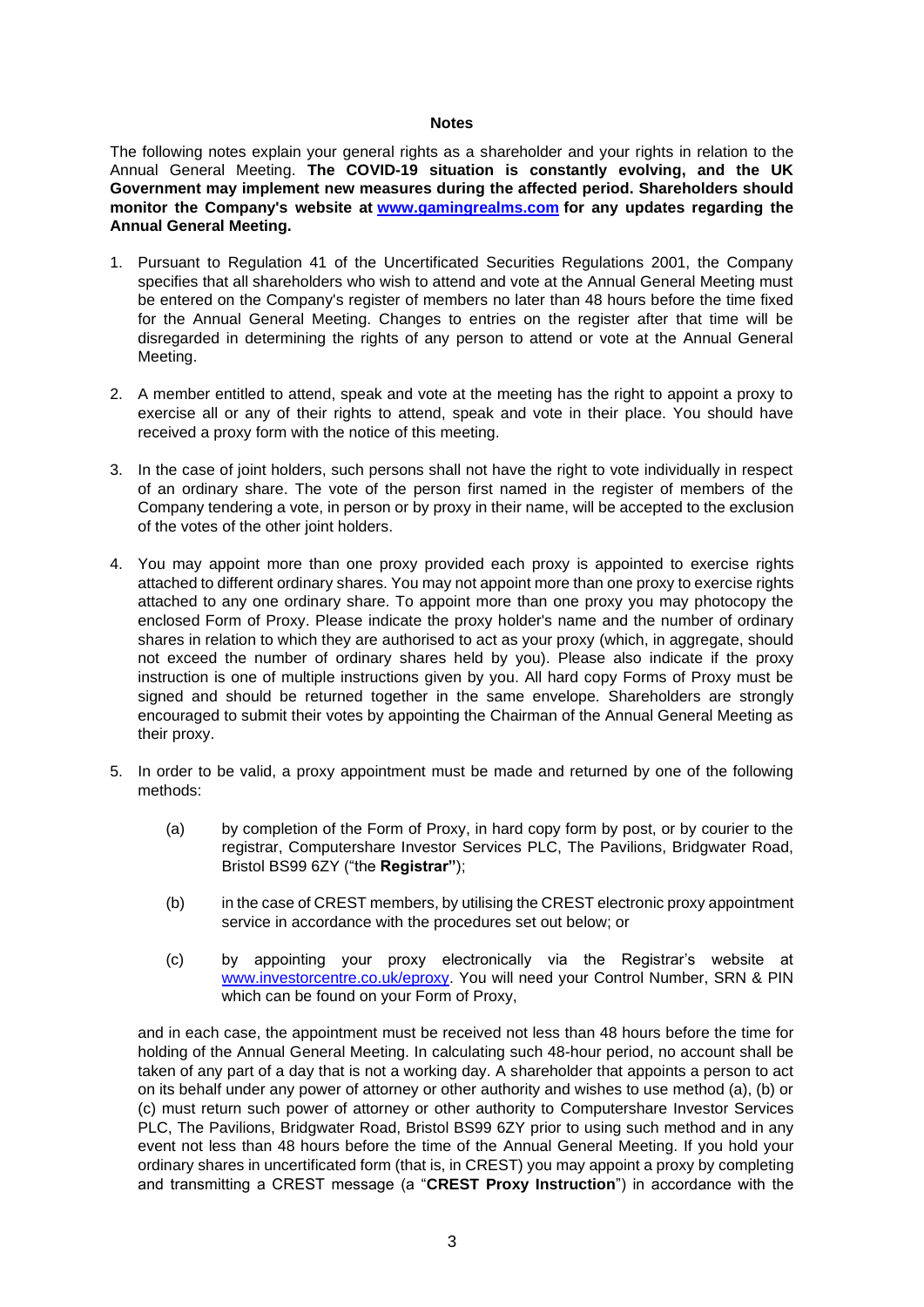procedures set out in the CREST manual so that it is received by the Registrar by no later than 11.00 am on 6 June 2022.

- 6. If the Chairman, as a result of any proxy appointments, is given discretion as to how to cast the votes which are the subject of those proxies and the voting rights in respect of those discretionary proxies, when added to the interests in the Company's securities already held by the Chairman, result in the Chairman holding such number of voting rights that he has a notifiable obligation under the disclosure guidance and transparency rules of the United Kingdom Financial Conduct Authority ("**Disclosure Guidance and Transparency Rules**"), the Chairman will make the necessary notification to the Company and the Financial Conduct Authority. As a result, any member holding 3 per cent. or more of the voting rights in the Company who grants the Chairman a discretionary proxy in respect of some or all of those voting rights and so would otherwise have a notification obligation under the Disclosure Guidance and Transparency Rules, need not make a separate notification to the Company and the Financial Conduct Authority.
- 7. In order for a proxy, or instruction made by means of CREST to be valid, the appropriate CREST Proxy Instruction must be properly authenticated in accordance with Euroclear's specifications and must contain the information required for such instructions, as described in the CREST Manual. The message regardless of whether it relates to the Form of Proxy or to an amendment to the instruction given to a previously appointed proxy must, in order to be valid, be transmitted so as to be received by the issuer's agent, Computershare Investor Services PLC (ID 3RA50), by the latest time(s) for receipt of Form of Proxies specified in the AGM Notice. For this purpose, the time of receipt will be taken to be the time (as determined by the timestamp applied to the message by the CREST Applications Host) from which the issuer's agent is able to retrieve the message by enquiry to CREST in the manner prescribed by CREST. The Company may treat as invalid a CREST Proxy Instruction in the circumstances set out in Regulation 35(5)(a) of the Uncertified Securities Regulations 2001. CREST members and where applicable, their CREST sponsors or voting service providers should note that Euroclear does not make available special procedures in CREST for any particular messages. Normal system timings and limitations will therefore apply in relation to the input of CREST Proxy Instructions. It is therefore the responsibility of the CREST member concerned to take (or, if the CREST member is a CREST personal member or sponsored member or has appointed a voting service provider(s), to procure that his or her CREST sponsor or voting service provider(s) take(s)) such action as shall be necessary to ensure that a message is transmitted by means of the CREST system by any particular time. In this connection, CREST members and, where applicable, their CREST sponsors or voting service providers are referred, in particular, to those sections of the CREST Manual concerning practical limitations of the CREST system and timings.
- 8. In the case of a shareholder which is a company, a hard copy Form of Proxy must be executed under its common seal or under the hand of an officer or attorney or other person duly authorised.
- 9. Any corporation which is a shareholder may by a resolution of its Directors or other governing body or by authority to be given under the hand of any officer duly authorised authorise such person or persons as it thinks fit to act as its representative (or, as the case may be, representatives) at the Annual General Meeting or to approve a resolution submitted in writing and the person or persons so authorised shall be entitled to exercise on behalf of the corporation which he or she represents the same powers (other than to appoint a proxy) as that corporation could exercise if it were an individual Shareholder.
- 10. Completion and return of the Form of Proxy will not preclude a holder of ordinary shares from subsequently attending and voting in person at the Annual General Meeting should they so wish.
- 11. If you submit more than one valid Form of Proxy, the Form of Proxy received last before the latest time for the receipt of proxies will take precedence (regardless of its date or of the date of its execution). If the Company is unable to determine which Form of Proxy was last validly received, none of them shall be treated as valid in respect of the same.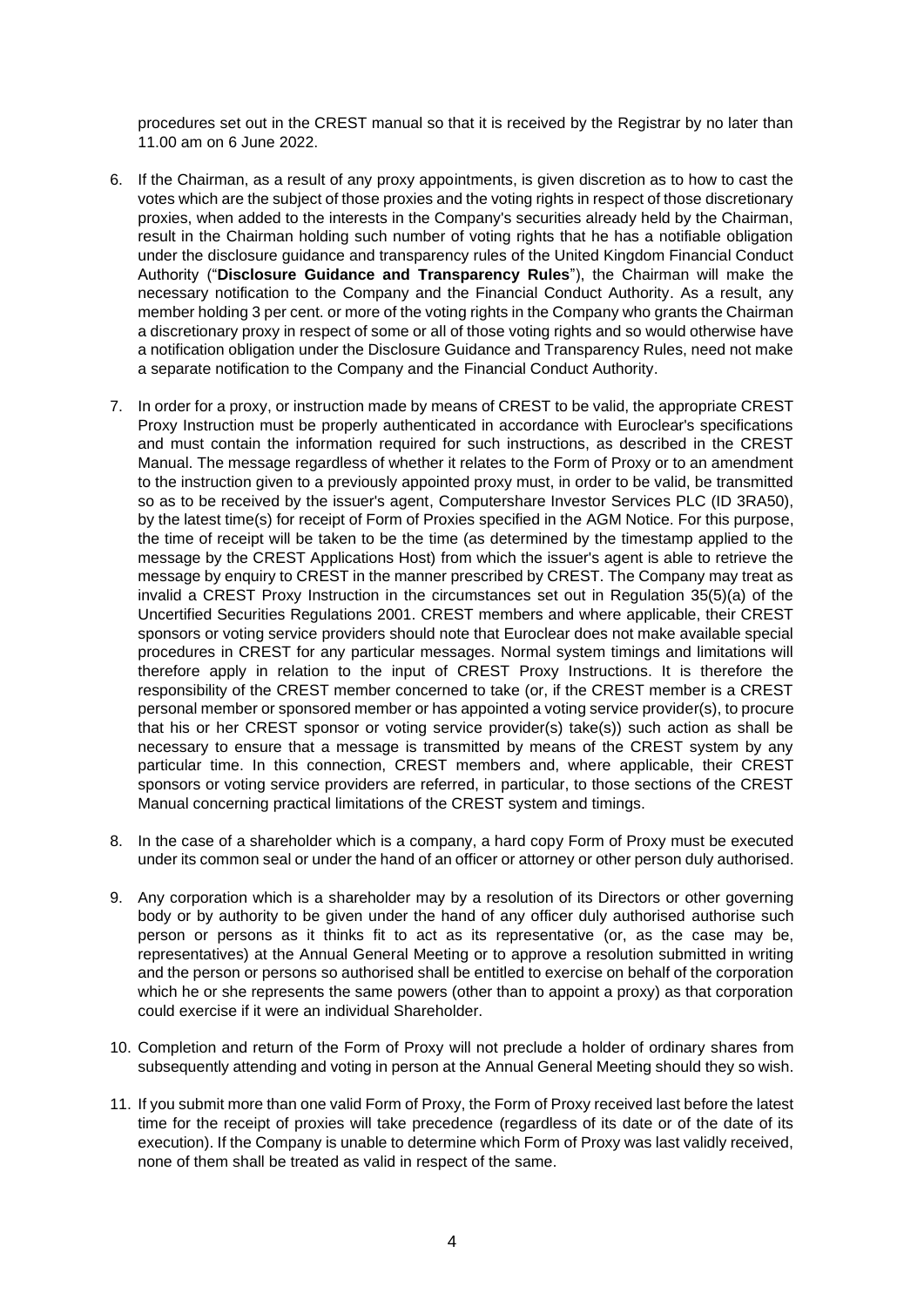- 12. To have the right to attend, speak and to vote at the Annual General Meeting (and also for the purpose of how many votes a holder of ordinary shares casts), a holder of ordinary shares must first have his or her name entered in the register of holders of ordinary shares by no later than 48 hours before the time fixed for the Annual General Meeting. Changes to entries on the register of holders of ordinary shares after that time shall be disregarded in determining the right of any holder of ordinary shares to attend and vote at the Annual General Meeting.
- 13. As at close of business on the day immediately prior to the date of posting of this AGM Notice, the Company's issued share capital comprised 292,006,775 ordinary shares (no ordinary shares were held in treasury). Accordingly, the total number of voting rights in the Company as at close of business on the day immediately prior to the date of posting of this AGM Notice is 292,006,775.
- 14. A copy of this notice, and other information required by s311A CA 2006, can be found at www.gamingrealms.com.

# **EXPLANATORY NOTES TO THE NOTICE OF ANNUAL GENERAL MEETING**

The notes on the following pages give an explanation of the proposed resolutions.

Resolutions 1 to 6 are proposed as ordinary resolutions. This means that for each of those resolutions to be passed, more than half of the votes cast in person or by proxy must be in favour of the resolution. Resolution 6 is proposed as a special resolution. This means that for this resolution to be passed, at least three-quarters of the votes cast must be in favour of the resolution.

## **ORDINARY RESOLUTIONS**

## *Resolution 1:*

Resolution 1 is proposed in order to lay the Annual Report 2021 before the shareholders.

The Company's Annual Report and accounts for the year ended 31st December 2021 may be found on the Company's website.

## *Resolution 2:*

Resolution 2 proposes that the Company's existing auditor, BDO LLP, is re-appointed to hold office from the close of the Annual General Meeting to be held on 8 June 2022 until the close of the next annual general meeting and that the Directors are authorised to determine the auditor's remuneration.

## *Resolution 3:*

Resolution 3 proposes that Mr James Ryan, who retires by rotation, is re-appointed as a Director in accordance with the Company's articles of association ("**Articles**").

## *Resolution 4:*

Resolution 4 proposes that Mr Mark Blandford, who retires by rotation, is re-appointed as a Director in accordance with the Articles.

## *Resolution 5:*

Resolution 5 proposes to give authority to the Directors to allot Shares up to a maximum nominal amount of £8,760,203.25 which is approximately 30 per cent. of the Company's current issued ordinary share capital as at the date of this AGM Notice. This is an authority